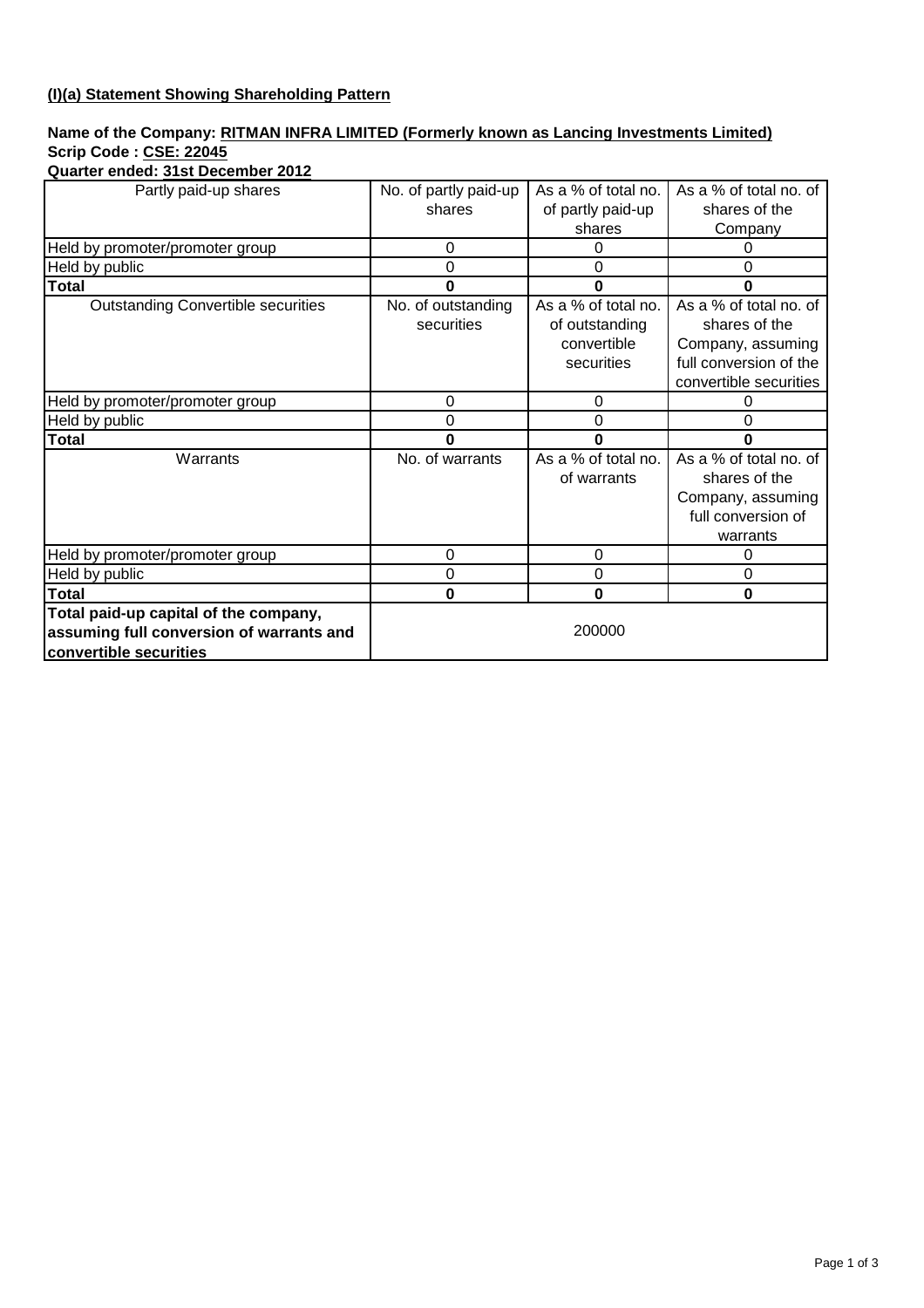| Category<br>code | Category of<br>Shareholder                     | Number of<br><b>Shareholders</b> | <b>Total number</b><br>of shares | Number of<br>shares held in<br>dematerialized | Total shareholding as a<br>percentage of total number of<br>shares |                          | Shares Pledged or otherwise<br>encumbered  |                                  |  |
|------------------|------------------------------------------------|----------------------------------|----------------------------------|-----------------------------------------------|--------------------------------------------------------------------|--------------------------|--------------------------------------------|----------------------------------|--|
|                  |                                                |                                  |                                  | form                                          | As a                                                               | As a                     | Number of                                  | As a % to total No. of           |  |
|                  |                                                |                                  |                                  |                                               | percentage of                                                      | percentage               | shares                                     | shares                           |  |
|                  |                                                |                                  |                                  |                                               | $(A+B)$                                                            | of $(A+B+C)$             |                                            |                                  |  |
| (1)              | (II)                                           | (III)                            | (IV)                             | (V)                                           | (VI)                                                               | (VII)                    | (VIII)                                     | $(IX) = (VIII)/(IV)*100$         |  |
| (A)              | <b>Promoter and Promoter Group</b>             |                                  |                                  |                                               |                                                                    |                          |                                            |                                  |  |
|                  | (1) Indian                                     |                                  |                                  |                                               |                                                                    |                          |                                            |                                  |  |
|                  | (a) Individuals/ Hindu Undivided Family        | $\blacksquare$                   | $\blacksquare$                   | $\blacksquare$                                | $\blacksquare$                                                     | $\blacksquare$           | $\blacksquare$                             | $\blacksquare$                   |  |
|                  | (b) Central Government/ State                  |                                  |                                  |                                               |                                                                    |                          |                                            |                                  |  |
|                  | Government(s)                                  |                                  |                                  |                                               |                                                                    |                          |                                            |                                  |  |
|                  | (c) Bodies Corporate                           | $\overline{2}$                   | 146,500                          | 146,500                                       | 73.25%                                                             | 73.25%                   | ÷,                                         | ä,                               |  |
|                  | (d) Financial Institutions/ Banks              | $\blacksquare$                   | $\sim$                           | $\overline{\phantom{a}}$                      | $\mathcal{L}_{\mathcal{A}}$                                        | $\overline{\phantom{a}}$ | $\Box$                                     | $\blacksquare$                   |  |
|                  | (e) Any Others (Specify)                       | $\overline{a}$                   |                                  | L.                                            | L,                                                                 |                          | ÷,                                         | $\Box$                           |  |
|                  | Sub Total (A)(1)                               | $\overline{2}$                   | 146500                           | 146500                                        | 73.25%                                                             | 73.25%                   | $\mathbf{r}$                               | $\mathbb{Z}^2$                   |  |
|                  |                                                |                                  |                                  |                                               |                                                                    |                          |                                            |                                  |  |
| (2)              | Foreign                                        |                                  |                                  |                                               |                                                                    |                          |                                            |                                  |  |
|                  | (a) Individuals (Non-Residents Individuals/    | $\overline{a}$                   | ÷,                               | $\blacksquare$                                | $\sim$                                                             | ÷,                       | $\overline{\phantom{a}}$                   | $\blacksquare$                   |  |
|                  | Foreign Individuals)                           |                                  |                                  |                                               |                                                                    |                          |                                            |                                  |  |
|                  | (b) Bodies Corporate                           | ä,                               | ÷,                               | $\blacksquare$                                | ÷.                                                                 | $\blacksquare$           | $\Box$                                     | $\Box$                           |  |
|                  | (c) Institutions                               | $\blacksquare$                   | $\overline{\phantom{a}}$         | $\mathcal{L}_{\mathcal{A}}$                   | $\blacksquare$                                                     | $\Box$                   | $\sim$                                     | $\sim$                           |  |
|                  | (d) Any Others (Specify)                       | $\blacksquare$                   | $\blacksquare$                   | $\Box$                                        | $\overline{\phantom{a}}$                                           | $\blacksquare$           | $\blacksquare$                             | $\Box$                           |  |
|                  | Sub Total (A)(2)                               | $\blacksquare$                   | $\overline{\phantom{a}}$         | $\Box$                                        | $\blacksquare$                                                     | $\blacksquare$           | $\blacksquare$                             | $\blacksquare$                   |  |
|                  |                                                |                                  |                                  |                                               |                                                                    |                          |                                            |                                  |  |
|                  | <b>Total Shareholding of Promoter and</b>      | $\mathbf{2}$                     | 146500                           | 146500                                        | 73.25%                                                             | 73.25%                   | $\sim$                                     | $\overline{\phantom{a}}$         |  |
|                  | Promoter Group (A)= $(A)(1) + (A)(2)$          |                                  |                                  |                                               |                                                                    |                          |                                            |                                  |  |
|                  |                                                |                                  |                                  |                                               |                                                                    |                          |                                            |                                  |  |
| (B)              | <b>Public shareholding</b><br>(1) Institutions |                                  |                                  |                                               |                                                                    |                          |                                            |                                  |  |
|                  | (a) Mutual Funds / UTI                         | $\blacksquare$                   | $\blacksquare$                   | $\blacksquare$                                | $\sim$                                                             | $\blacksquare$           | $\blacksquare$                             | $\blacksquare$                   |  |
|                  | (b) Financial Institutions / Banks             | $\overline{a}$                   | ÷,                               | $\sim$                                        | $\sim$                                                             | $\sim$                   | ÷,                                         | $\sim$                           |  |
|                  | (c) Central Government / State                 | L.                               | $\omega$                         | $\Box$                                        | $\Box$                                                             | $\overline{\phantom{a}}$ | $\mathbf{r}$                               | $\Box$                           |  |
|                  | Government(s)                                  |                                  |                                  |                                               |                                                                    |                          |                                            |                                  |  |
|                  | (d) Venture Capital Funds                      | $\blacksquare$                   | $\blacksquare$                   | $\blacksquare$                                | $\overline{\phantom{a}}$                                           | $\blacksquare$           | $\overline{\phantom{a}}$                   | ÷.                               |  |
|                  | (e) Insurance Companies                        | ÷,                               | ä,                               | ÷.                                            | $\mathbf{r}$                                                       | ÷,                       | $\mathbb{Z}^2$                             | $\mathbb{Z}^2$                   |  |
|                  | (f) Foreign Institutional Investors            | $\overline{\phantom{a}}$         | $\Box$                           | $\Box$                                        | $\blacksquare$                                                     | $\blacksquare$           | $\blacksquare$                             | $\Box$                           |  |
|                  | (g) Foreign Venture Capital Investors          | $\overline{\phantom{a}}$         | ä,                               | ÷.                                            | $\sim$                                                             | ÷,                       | $\mathbf{r}$                               | $\mathbf{r}$                     |  |
|                  | (h) Any Other (specify)                        | $\blacksquare$                   | $\blacksquare$                   | $\blacksquare$                                | $\blacksquare$                                                     | $\blacksquare$           | $\blacksquare$                             | $\overline{\phantom{a}}$         |  |
|                  | Sub-Total (B)(1)                               | $\Box$                           | $\overline{\phantom{a}}$         | ä,                                            | $\omega$                                                           | ä,                       | $\omega$                                   | $\omega$                         |  |
|                  | (2) Non-institutions                           |                                  |                                  |                                               |                                                                    |                          |                                            |                                  |  |
|                  | (a) Bodies Corporate                           | $\mathbf{1}$                     | 500                              | 500                                           | 0.25%                                                              | 0.25%                    | $\Box$                                     | $\Box$                           |  |
|                  | (b) Individuals                                |                                  |                                  |                                               |                                                                    |                          |                                            |                                  |  |
|                  | i) Individual Shareholders holding nominal     | 21                               | 53000                            | 52950                                         | 26.50%                                                             | 26.50%                   | ÷,                                         | $\Box$                           |  |
|                  | share capital up to Rs.1 Lakh                  |                                  |                                  |                                               |                                                                    |                          |                                            |                                  |  |
|                  | ii) Individual Shareholders holding nominal    | ä,                               | ÷,                               |                                               | ÷,                                                                 | L.                       | ä,                                         | ÷,                               |  |
|                  | share capital in excess of Rs.1 Lakh           |                                  |                                  |                                               |                                                                    |                          |                                            |                                  |  |
|                  |                                                |                                  |                                  |                                               |                                                                    |                          |                                            |                                  |  |
|                  | (c) Any Other(specify)                         | $\overline{\phantom{a}}$         | $\overline{\phantom{a}}$         | $\blacksquare$                                | $\mathcal{L}_{\mathcal{A}}$                                        | $\Box$                   | $\blacksquare$                             | $\blacksquare$                   |  |
|                  | Sub-Total (B)(2)                               |                                  |                                  |                                               |                                                                    |                          |                                            |                                  |  |
|                  | <b>Total Public Shareholding</b>               | 22                               | 53500                            | 53450                                         | 26.75%                                                             | 26.75%                   | $\overline{a}$                             | $\overline{a}$                   |  |
|                  | $(B)=(B1)+(B2)$                                |                                  |                                  |                                               |                                                                    |                          |                                            |                                  |  |
|                  | TOTAL (A)+(B)                                  | 24                               | 200000                           | 199950                                        | 100.00%                                                            | 100.00%                  | $\blacksquare$                             | $\blacksquare$                   |  |
| (C)              | Shares held by Custodians and against          |                                  |                                  |                                               |                                                                    |                          |                                            |                                  |  |
|                  | which Depository Receipts have been            |                                  |                                  |                                               |                                                                    |                          |                                            |                                  |  |
|                  | issued                                         |                                  |                                  |                                               |                                                                    |                          |                                            |                                  |  |
|                  | (1) Promoter and Promoter Group                | $\blacksquare$                   | $\mathcal{L}$                    | $\blacksquare$                                | $\blacksquare$                                                     | $\blacksquare$           | $\mathcal{L}_{\mathcal{A}}$                | $\sim$                           |  |
|                  | (2) Public<br>GRAND TOTAL (A)+(B)+(C)          | $\blacksquare$<br>24             | 200000                           |                                               |                                                                    | 100.00%                  | $\overline{\phantom{a}}$<br>$\blacksquare$ | $\blacksquare$<br>$\blacksquare$ |  |
|                  |                                                |                                  |                                  | 199950                                        | 100.00%                                                            |                          |                                            |                                  |  |